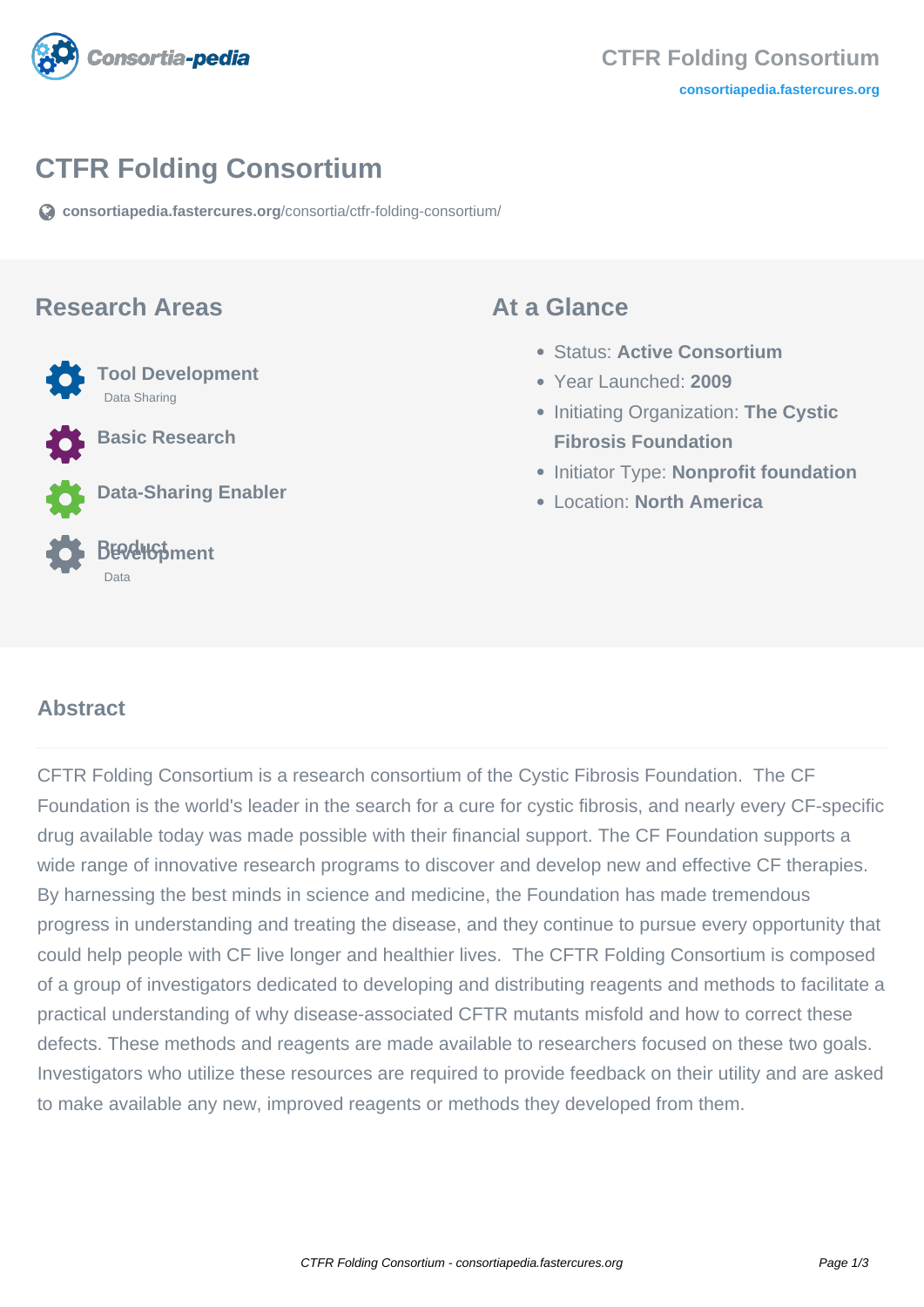

# **Mission**

Understanding how CFTR mutations result in a misfolded and/or non-functional protein is important for the development of new therapies that can correct these abnormalities to restore functional CFTR in people with CF. The focus of the CFTR Folding Consortium is to:

Understand the process of CFTR folding and trafficking.

 Develop and distribute reagents (antibodies and proteins) and methods to facilitate a practical understanding of why disease-associated CFTR mutant misfolds and how to correct these defects.

# **Consortium History**

For a full history of the Cystic Fibrosis Foundation, click [here](https://www.cff.org/About-Us/Our-History/)

## **Structure & Governance**

Members of the [Board of Trustees](https://www.cff.org/About-Us/Board-of-Trustees/) (of the Cystic Fibrosis Foundation) hold a legal and fiduciary responsibility for the operations of the Foundation.

Their Board of Trustees is a diverse group of 16 independent members plus the CEO, who bring a variety of experiences and expertise to the governance of the CF Foundation.

# **Links/Social Media Feed**

| Homepage | https://www.cff.org/Research/Researcher-Resource |
|----------|--------------------------------------------------|
|          | s/Research-Consortia/CFTR-Folding-Consortium/    |
| Twitter  | @cf foundation                                   |
| Facebook | @cysticfibrosisfoundation                        |

### **Points of Contact**